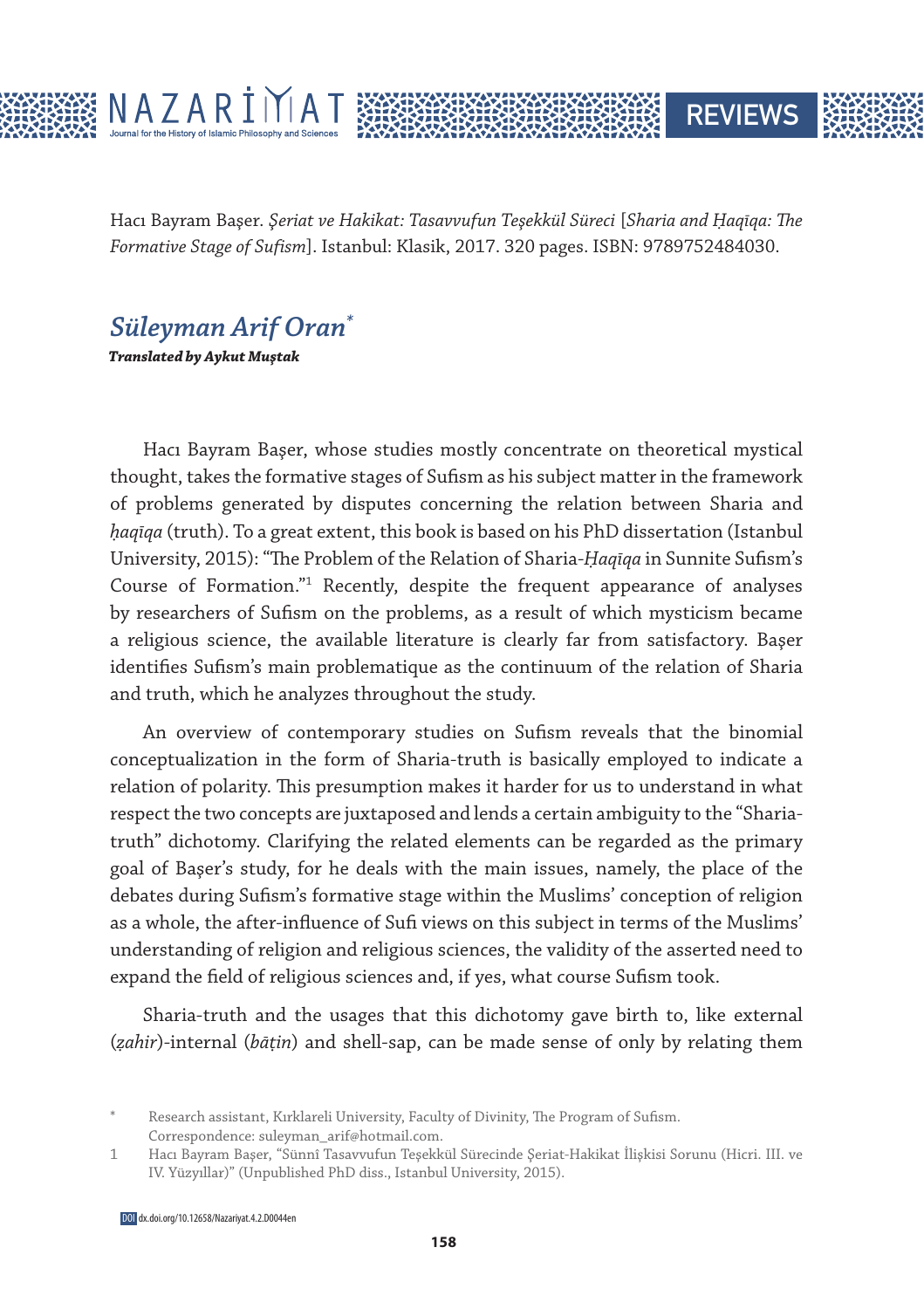to the aforementioned questions. This study, which takes into consideration the themes of substance-accident, matter-form, and truth-trope, leads to research in more than just Sufism and other fields with respect to its contribution to the literature. In fact, it seeks to shed light on the greatest question in the holistic form of religious thought. In other words, this study should be of interest not only to researchers in Sufism, but also to those in philosophy and *kalām* as well.

The work consists of a preface, an introduction, and three chapters: "The Development of Sufism as a Critical Discourse on the Social Life," "The First Theoretical Trends in Sufism and Crisis with Religious Sciences," and "The Formation of Sunnite Sufism as Esoteric Discernment," respectively. The chapters are sorted chronologically into three periods, namely, asceticism (*zuhd*), synthesis (*tadwīn*), and Sunni Sufism/esoteric (*fiqh al-bāṭin*) discernment.

The introduction comprises a critical discourse advanced by Sufis against the corruption of social life. In the author's opinion, this discourse orients one toward asceticism. Contemporary researchers commonly adopt the distinction between the period of asceticism and that of Sufism when periodizing its history.<sup>2</sup> Başer, however, draws our attention to such a scheme's irrelevance to the mystical texts as a type of classification (31-41). The main thesis presented here is that the goal of establishing a critique of asceticism against the extremist views of asceticism prevailing in society indicates an attempt to dissociate Sufis from the pertinent parties toward a search for identity.

The basic problematique nuanced around asceticism at the beginning of the study is concerned with the validity of this asceticism-Sufism distinction in the latter's history and if an appropriate ground can be established for it. The author notes that such a periodization is historically precarious (35-36), for this distinction gives rise to certain predicaments and interrupts Sufism's continuity. And, continuity is needed if Sufism is to be verified as a legitimate field of study. Also, if we take into account that asceticism remained significant over time and steady as a concept viewed as inextricable from Sufism, the importance of Başer's statement becomes even more relevant. Even though contemporary researchers base this periodization upon classical authors like al-Sarrāj (d. 378/998), al-Kalābādhī (d. 380/990), al-Qushayrī (d. 465/1072), and al-Hujwīrī (d. 465/1072), one notes that the background for an exact periodization of their works is regarded as a product of twentieth-century Orientalist studies (36-39).

<sup>2</sup> Abū al-ʿAlā ʿAffīfī, *al-Taṣawwuf: al-thawrah al-rūḥiyyah fī al-Islām* (Alexandria: Dār al-Maʿārif, 1963); Mustafa Kara, *Tasavvuf ve Tarikatler Tarihi* (İstanbul: Dergah, 1985); Hasan Kamil Yılmaz, *Ana Hatlarıyla Tasavvuf ve Tarikatler* (İstanbul: Ensar, 1997).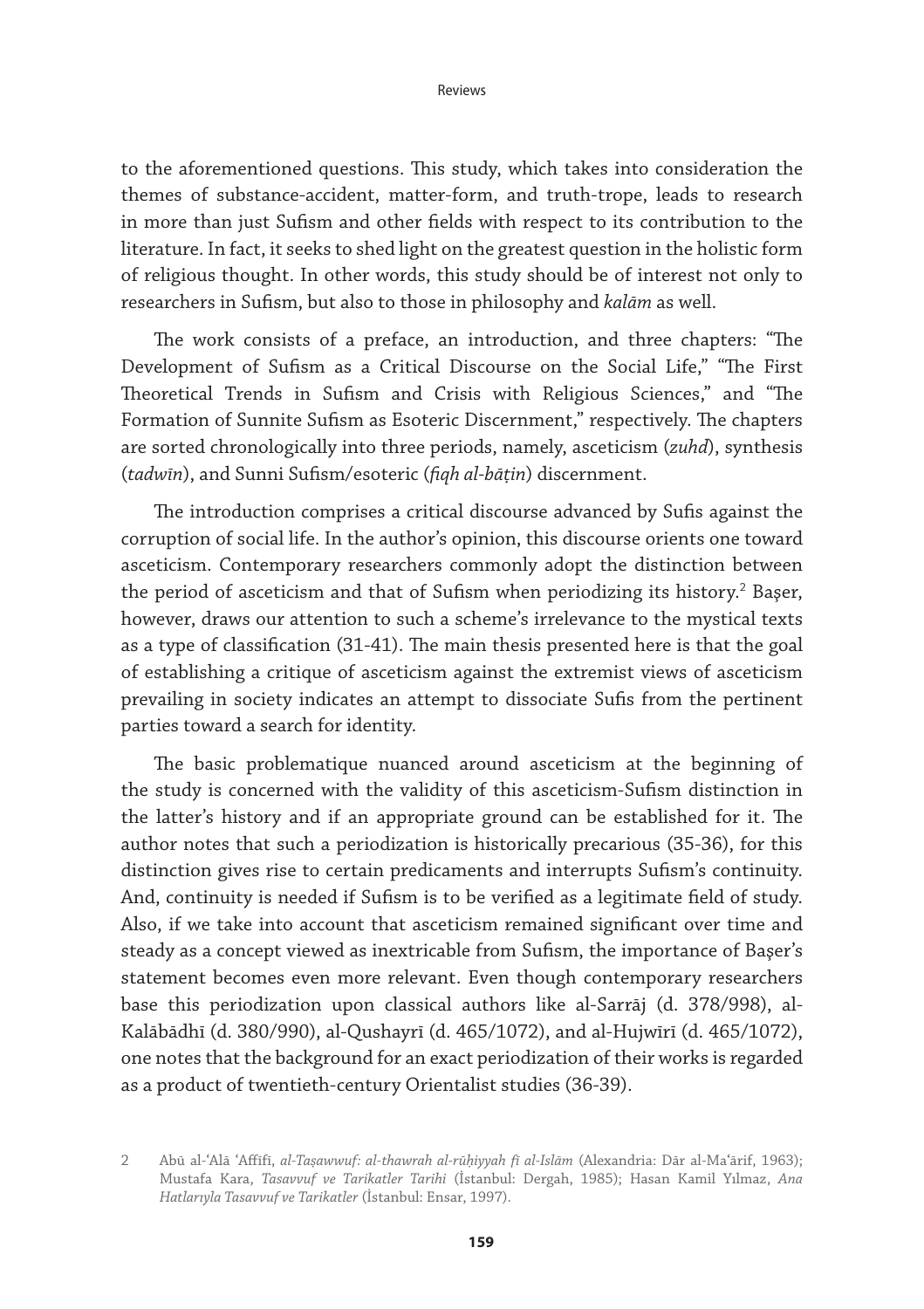The studies that came after the books of asceticism (*kitāb al-zuhd*) are counted among the first sources of mystical literature. The first work to go beyond being a single chapter in the books of traditions by actually inaugurating an independent genre is ʿAbd Allāh ibn al-Mubārak's (d. 181/797) work, which is also significant for attributing Sufism to an earlier age. Hence, morals first found parity with asceticism and conduct. According to Başer, the number of works on asceticism stated to decline after the fourth Islamic century because the mystical classics were being composed around the same time. Nevertheless, the basis of the terms employed by the classical works rests on the aforementioned ascetic literature (51-65).

Another important issue Başer deals with is that due to asceticism, Sufis received greatest criticism as regards establishing the relations of Sharia to the truth. The author emphasizes that the Sufis suggested, in turn, that asceticism was misunderstood and exploited by various milieus. Those groups who misinterpreted asceticism and went to extremes were called "licentious" (*ibāḥī*). Notably, such thought led to social discontent rather than personal problems like begging or avoidance of being appointed to an office. In this context, the Sufis tried to clarify the meanings of abject (*miskīn*), want (*faqr*), humility (*maskana*), and liability (*mukallafiyya*) and identify who these people were (i.e., the "licentious" to distinguish themselves from them).

The confidence-attainment (*tawakkul-kasb*) relation was brought to notice in connection with this, and the issue of gains (*makāsib*) also appeared as an internal criticism of Sufism. In this way, classical Sufi authors benefited greatly from Imām Muḥammad al-Shaybānī's (d. 189/805) *Kitāb al-Kasb* and developed their views on confidence-attainment by building on this work. Aside from this, Başer excluded certain subjects that can be regarded as central to early Sufism, like the Sufis' view of married life or whirling and dancing, in order to retain the study's coherence.

The Sufis' main concern in developing a critical discourse remained the relation of knowledge-faith-action, which they used to identify their interlocutors and opponents. In theoretical disputes, their main interlocutors were Muʿtazilites, Jabriyyas, Ash'arites, and jurists, and their major opponents were Bāṭiniyya, Shiites, the "licentious," and atheists. While the Sufis steered close to Ashʿarite thought, the Muʿtazilites criticized them on matters of justice, piety, and divine attributes. They were also not content with the dull religious sense of the jurists.

The second chapter, "The First Theoretical Trends in Sufism and Crisis with Religious Sciences," tackles the counter-position against Sufism as a method of knowledge and the crisis engendered in its relation with the religious sciences. In order to foreground the compilation of the mystical classics in the so-called age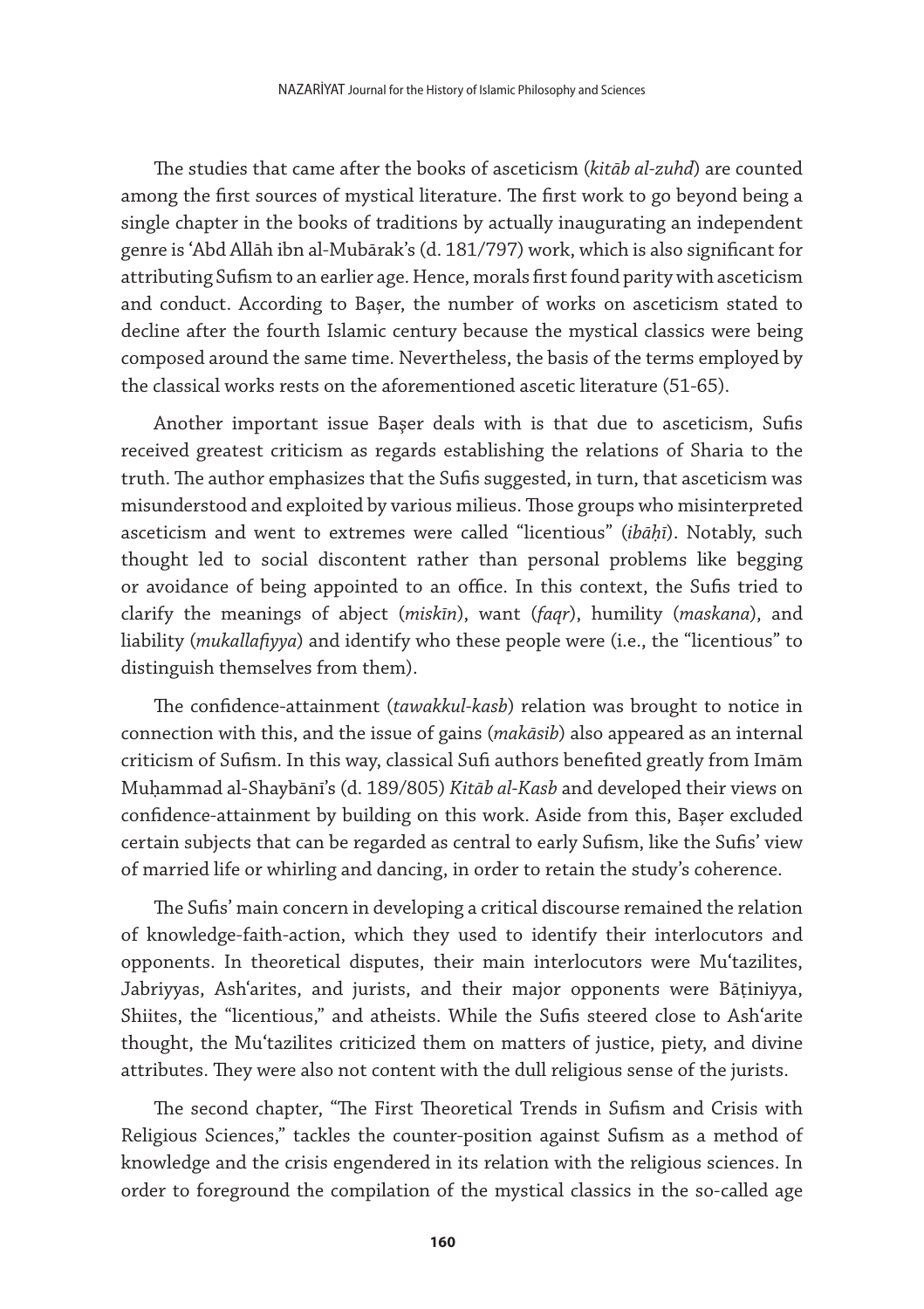of reference or the period of commentary, the author dwells upon their effort to "develop a scholarly idiom" and thereby examine their views on the soul/spirit, the nature and certainty of knowledge, and the method for determining its verity.

The main thesis developed in this chapter is that although Sufis adopt individual stances on subjects like soul/spirit and humanity's primordiality, they generally adopt Ashʿarite perspectives and thus have more original views with respect to knowledge (109-51). In this regard, one of the author's notable attempts is the scrutiny of Sufism's connection to other religious sciences. According to Başer, Sufism is a field of study that claims the domain of mores for itself while being linked to jurisprudence, theology, and other sciences with respect to its verification of knowledge obtained from the religious sciences. In other words, it does not assume an alternative position against any religious science, but rather is a separate discipline connected with all of them (171-92). Başer points out two important elements with regard to Sufism's developmental course: the integrity of knowledgepractice and the relation of prophethood-sanctity (*nubuwwa-wilāya*). Another subject discussed in this chapter is Sufism's need for a "scholarly idiom" and putting it on the agenda.

Self-edification is not a subject and method peculiar to the Sufis, who incline toward the Ashʿarites on subjects like spirit, soul, and knowledge. Their views of the self never emerge in a systematic unity. Rather than incorporating the scattered narratives that have come down to us, the author regards them as pieces of a jigsaw puzzle and focuses on distinct theoretical approaches. In this context, he makes use of al-Muḥāsibī (d. 243/857), al-Ḥakīm al-Tirmidhī (d. 255/869), and Junayd al-Baghdādī (d. 298/911) on the matter of soul and spirit reaching out from abstinence (*riyāḍa*) to knowledge (*ma*ʿ*rifa*). The author takes account of the debates about the soul in two groups: the perspective that refrains from making theoretical comments about the soul and its malignancy and chastisement, and the perspective that presents a theory about the soul and places it in the middle of its conception of knowledge and existence. Başer relates the Sufis' inclination to develop a theory of self that is related to divine incarnation (*ḥulūl*). Hence, with no response to divine incarnation until al-Sarrāj and al-Hujwīrī, it also partially spread among the Sufis.

Another issue taken up here is humanity and the spirit's primordiality, both of which are analyzed with respect to three Sufis: Abū Saʿīd al-Kharrāz (d. 277/890[?]), Junayd al-Baghdādī, and Manṣūr al-Ḥallāj (d. 309/922). The author mentions the similarity of the views held by the first two. Al-Baghdādī not only stresses the self-edification, but also epistemologically expounds on what sort of benefits will be derived from it. He argues that the soul will be freed from bad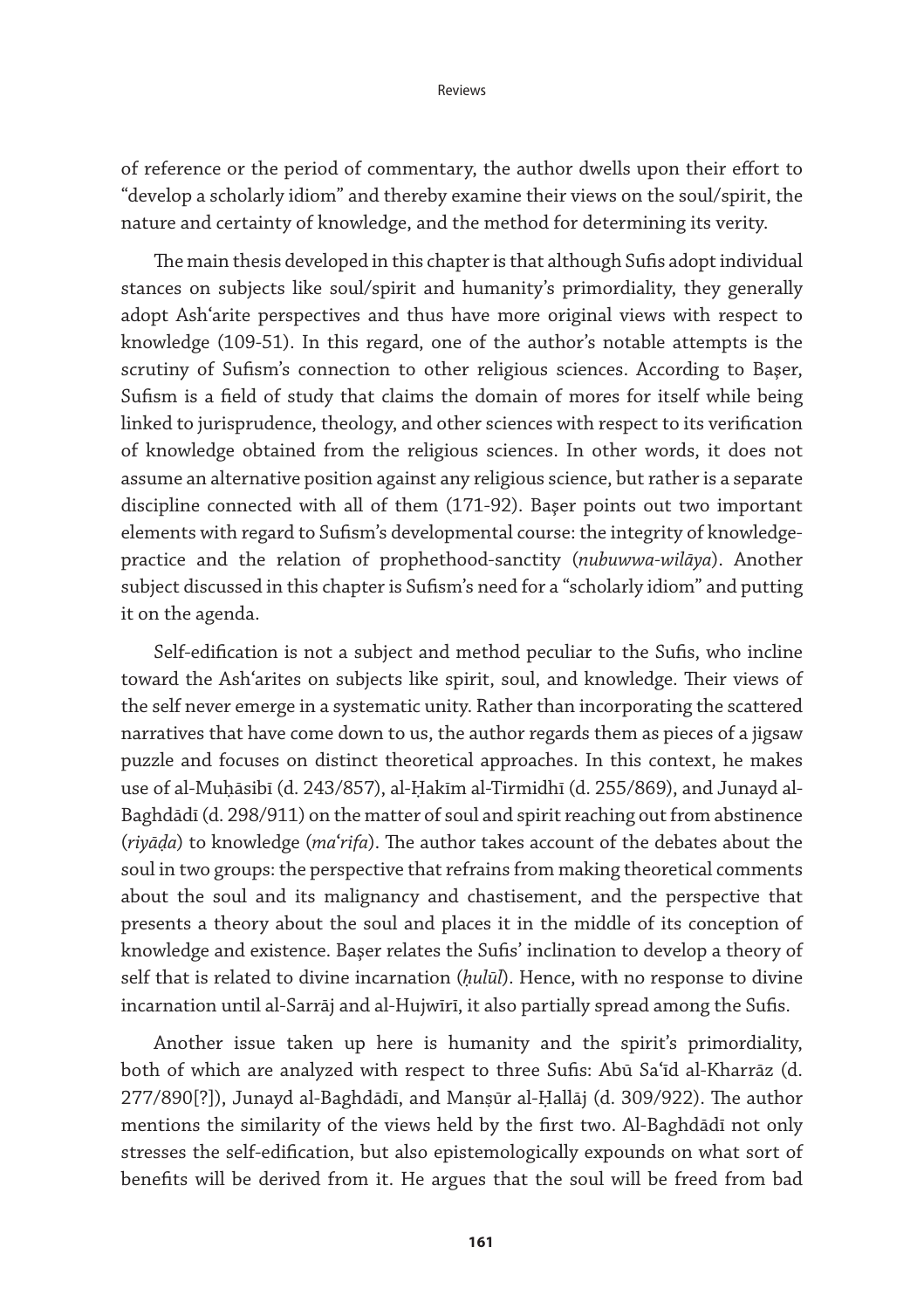attributes with struggle, but that the spirit will congregate with the unity of God (*tawḥīd*). Al-Kharrāz and al-Baghdādī identified the condition before a spirit was assigned to a body as "primordial." The study approaches both the conception of the self as a source of evil and the accompanying notion of abstinence, as well as those aspects of a primordial human being that are problematic in the relation to Sharia-truth. In addition, he subjects authors like al-Sarrāj, al-Qushayrī, and al-Hujwīrī to a novel reading.

Such topics as the Sufis' conception of knowledge, along with its possibility, verification, and moral value, are also situated in this chapter. In the author's opinion, Sufis have a particularly distinguished perspective on knowledge (192-213). To put it differently, they agree with orthodox Sunnite scholars about the soul and spirit, but nevertheless diverged from them greatly on knowledge. The Sufis' central concept of the knowledge-practice relation is conduct. Thus al-Sarrāj calls Sufism, in which knowledge is raised to action in the acquisition of the authority advanced by the jurists and theologians. Sufis employed concepts like gnosis (*maʿrifa*), wisdom (*ḥikma*), and discernment (*fiqh*) in the framework of the knowledge-practice relation. They used gnosis, which is more comprehensive and encompassing than the science, in the sense of verifying the knowledge acquired through the religious sciences, not as a method of acquiring knowledge that was alternative to that of other sciences (171-81). For instance, Sufis defined jurisprudence as being synonymous with gnosis and wisdom by incorporating into it the sense of acting in line with a particular knowledge, rather than a sheer cogitative process, and concluding the act later on with another particular knowledge. Asserting that these concepts underwent a semantic narrowing, they forwarded a critique of science at the same time.

In the third chapter, "The Formation of Sunnite Sufism as Esoteric Discernment," Başer discusses Sufism's place within the religious sciences by taking into account the views of classical authors like al-Sarrāj, al-Kalābādhī, Abū Ṭālib al-Makkī, al-Qushayrī, and al-Hujwīrī. Here, he tries to determine this discipline's subject matter, problematique, and method. He contends that Sufism focuses on changing one's mores (*taḥawwul*), that its problematique is states and stations, and that its method is purification (*taṣfiyya*) and inference (*istinbāṭ*) (236-45). Ecstatic utterances (*shaṭaḥāt*), which became a crisis while trying to reconcile Sufism with the religious sciences, is investigated in detail, along with the Sufis' critical discourse that drives the tendencies of licentiousness and divine incarnation away from Sufism.

The book's last chapter establishes a connection between Sufism and annihilation (*fanāʾ*), as concept analyzed via the faith-union-annihilation axis to